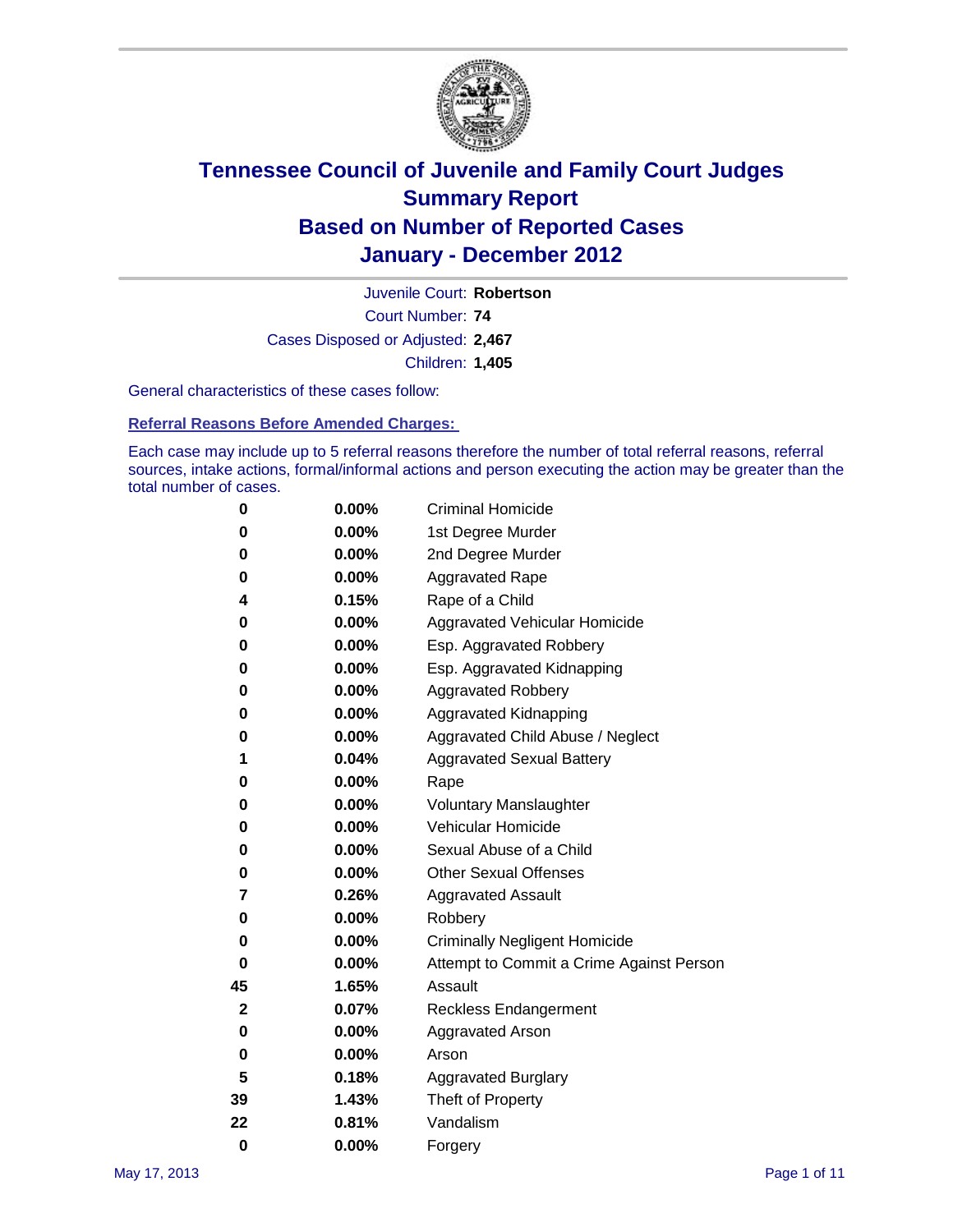

Court Number: **74** Juvenile Court: **Robertson** Cases Disposed or Adjusted: **2,467** Children: **1,405**

#### **Referral Reasons Before Amended Charges:**

Each case may include up to 5 referral reasons therefore the number of total referral reasons, referral sources, intake actions, formal/informal actions and person executing the action may be greater than the total number of cases.

| $\pmb{0}$   | 0.00%    | <b>Worthless Checks</b>                                     |
|-------------|----------|-------------------------------------------------------------|
| 0           | 0.00%    | Illegal Possession / Fraudulent Use of Credit / Debit Cards |
| 9           | 0.33%    | <b>Burglary</b>                                             |
| $\bf{0}$    | $0.00\%$ | Unauthorized Use of a Vehicle                               |
| 0           | $0.00\%$ | <b>Cruelty to Animals</b>                                   |
| 1           | 0.04%    | Sale of Controlled Substances                               |
| 31          | 1.14%    | <b>Other Drug Offenses</b>                                  |
| 40          | 1.47%    | Possession of Controlled Substances                         |
| 1           | 0.04%    | <b>Criminal Attempt</b>                                     |
| $\mathbf 2$ | 0.07%    | Carrying Weapons on School Property                         |
| 12          | 0.44%    | Unlawful Carrying / Possession of a Weapon                  |
| 4           | 0.15%    | <b>Evading Arrest</b>                                       |
| 0           | 0.00%    | Escape                                                      |
| 5           | 0.18%    | Driving Under Influence (DUI)                               |
| 16          | 0.59%    | Possession / Consumption of Alcohol                         |
| 5           | 0.18%    | Resisting Stop, Frisk, Halt, Arrest or Search               |
| 0           | $0.00\%$ | <b>Aggravated Criminal Trespass</b>                         |
| 1           | 0.04%    | Harassment                                                  |
| 6           | 0.22%    | Failure to Appear                                           |
| 0           | $0.00\%$ | Filing a False Police Report                                |
| $\bf{0}$    | 0.00%    | Criminal Impersonation                                      |
| 35          | 1.29%    | <b>Disorderly Conduct</b>                                   |
| 7           | 0.26%    | <b>Criminal Trespass</b>                                    |
| 2           | 0.07%    | <b>Public Intoxication</b>                                  |
| 0           | $0.00\%$ | Gambling                                                    |
| 205         | 7.54%    | Traffic                                                     |
| 0           | $0.00\%$ | Local Ordinances                                            |
| 0           | $0.00\%$ | Violation of Wildlife Regulations                           |
| 0           | $0.00\%$ | Contempt of Court                                           |
| 61          | 2.24%    | Violation of Probation                                      |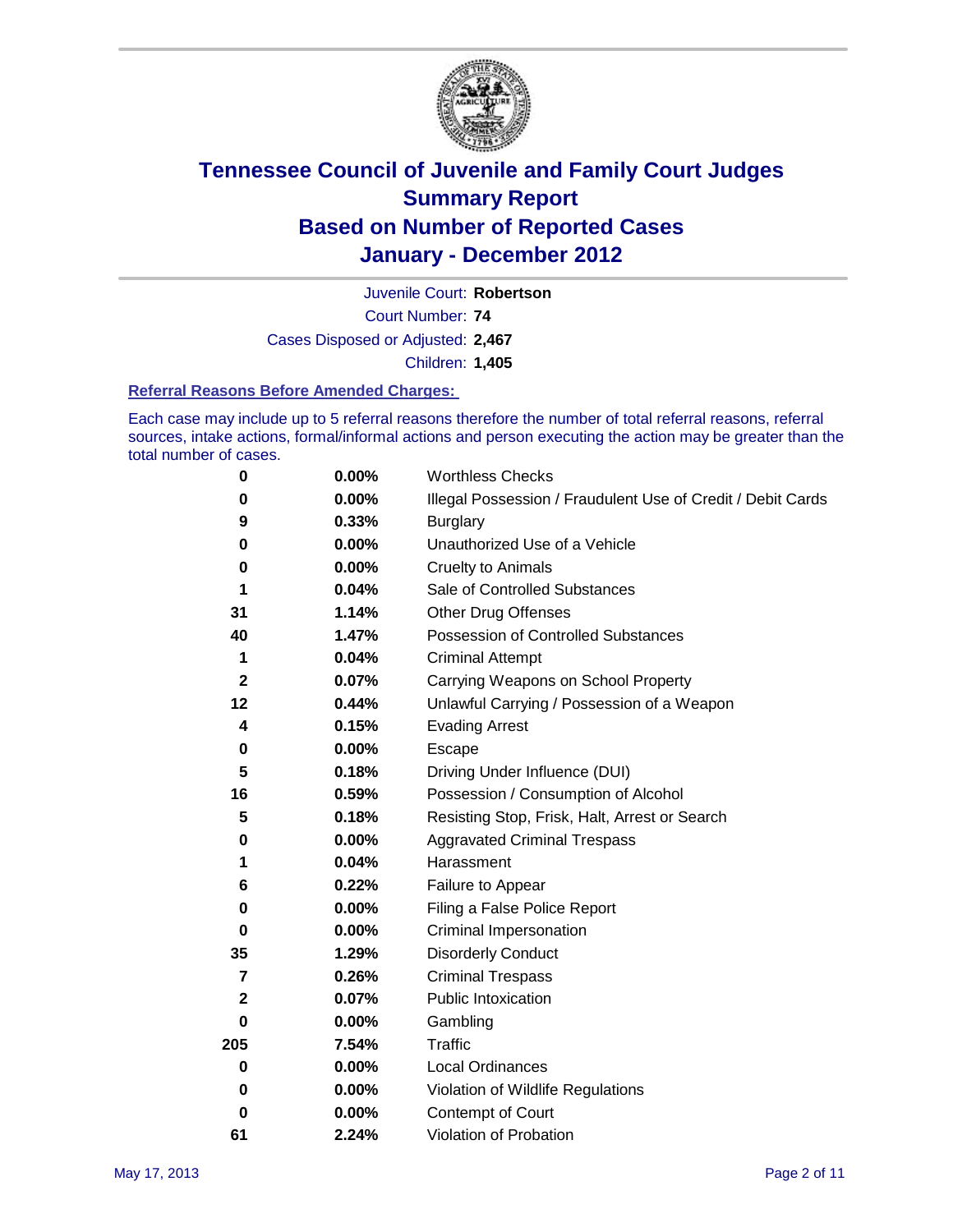

Court Number: **74** Juvenile Court: **Robertson** Cases Disposed or Adjusted: **2,467** Children: **1,405**

#### **Referral Reasons Before Amended Charges:**

Each case may include up to 5 referral reasons therefore the number of total referral reasons, referral sources, intake actions, formal/informal actions and person executing the action may be greater than the total number of cases.

| 6              | 0.22%    | Violation of Aftercare                 |
|----------------|----------|----------------------------------------|
| 39             | 1.43%    | <b>Unruly Behavior</b>                 |
| 148            | 5.44%    | Truancy                                |
| 24             | 0.88%    | In-State Runaway                       |
| $\mathbf 0$    | $0.00\%$ | Out-of-State Runaway                   |
| 65             | 2.39%    | Possession of Tobacco Products         |
| $\mathbf 0$    | 0.00%    | Violation of a Valid Court Order       |
| 21             | 0.77%    | <b>Violation of Curfew</b>             |
| $\mathbf 0$    | 0.00%    | <b>Sexually Abused Child</b>           |
| 0              | $0.00\%$ | <b>Physically Abused Child</b>         |
| 291            | 10.70%   | Dependency / Neglect                   |
| 0              | 0.00%    | <b>Termination of Parental Rights</b>  |
| 0              | $0.00\%$ | <b>Violation of Pretrial Diversion</b> |
| 0              | 0.00%    | Violation of Informal Adjustment       |
| 208            | 7.65%    | <b>Judicial Review</b>                 |
| 146            | 5.37%    | <b>Administrative Review</b>           |
| 39             | 1.43%    | <b>Foster Care Review</b>              |
| $\overline{7}$ | 0.26%    | Custody                                |
| $\mathbf{2}$   | 0.07%    | Visitation                             |
| 78             | 2.87%    | Paternity / Legitimation               |
| 581            | 21.36%   | <b>Child Support</b>                   |
| 0              | $0.00\%$ | <b>Request for Medical Treatment</b>   |
| 0              | 0.00%    | <b>Consent to Marry</b>                |
| 497            | 18.27%   | Other                                  |
| 2,720          | 100.00%  | <b>Total Referrals</b>                 |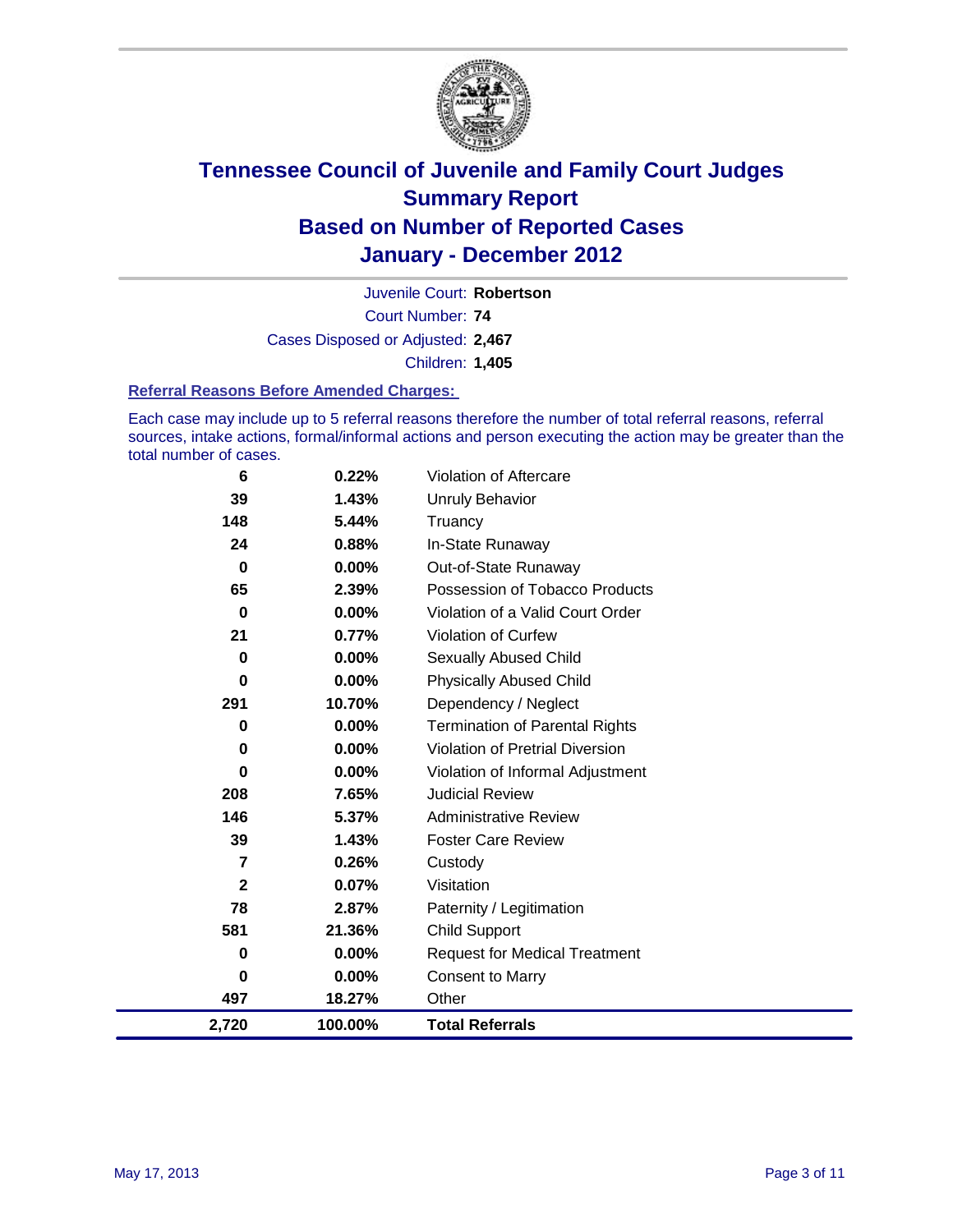

| Juvenile Court: Robertson  |                                   |                                   |  |  |
|----------------------------|-----------------------------------|-----------------------------------|--|--|
| <b>Court Number: 74</b>    |                                   |                                   |  |  |
|                            | Cases Disposed or Adjusted: 2,467 |                                   |  |  |
|                            |                                   | Children: 1,405                   |  |  |
| <b>Referral Sources: 1</b> |                                   |                                   |  |  |
| 892                        | 32.79%                            | Law Enforcement                   |  |  |
| 134                        | 4.93%                             | Parents                           |  |  |
| 56                         | 2.06%                             | <b>Relatives</b>                  |  |  |
| $\bf{0}$                   | 0.00%                             | Self                              |  |  |
| 239                        | 8.79%                             | School                            |  |  |
| 0                          | $0.00\%$                          | <b>CSA</b>                        |  |  |
| 592                        | 21.76%                            | <b>DCS</b>                        |  |  |
| $\bf{0}$                   | $0.00\%$                          | <b>Other State Department</b>     |  |  |
| 665                        | 24.45%                            | <b>District Attorney's Office</b> |  |  |
| 91                         | 3.35%                             | <b>Court Staff</b>                |  |  |
| 5                          | 0.18%                             | Social Agency                     |  |  |
| $\mathbf{2}$               | 0.07%                             | <b>Other Court</b>                |  |  |
| 11                         | 0.40%                             | Victim                            |  |  |
| 1                          | 0.04%                             | Child & Parent                    |  |  |
| 0                          | $0.00\%$                          | Hospital                          |  |  |
| 0                          | 0.00%                             | Unknown                           |  |  |
| 32                         | 1.18%                             | Other                             |  |  |

### **Age of Child at Referral: 2**

| 1.405 | 100.00%  | <b>Total Child Count</b> |
|-------|----------|--------------------------|
| 0     | $0.00\%$ | Unknown                  |
| 15    | 1.07%    | Ages 19 and Over         |
| 291   | 20.71%   | Ages 17 through 18       |
| 297   | 21.14%   | Ages 15 through 16       |
| 139   | 9.89%    | Ages 13 through 14       |
| 78    | 5.55%    | Ages 11 through 12       |
| 585   | 41.64%   | Ages 10 and Under        |
|       |          |                          |

<sup>1</sup> If different than number of Referral Reasons (2720), verify accuracy of your court's data.

<sup>2</sup> One child could be counted in multiple categories, verify accuracy of your court's data

**2,720 100.00% Total Referral Sources**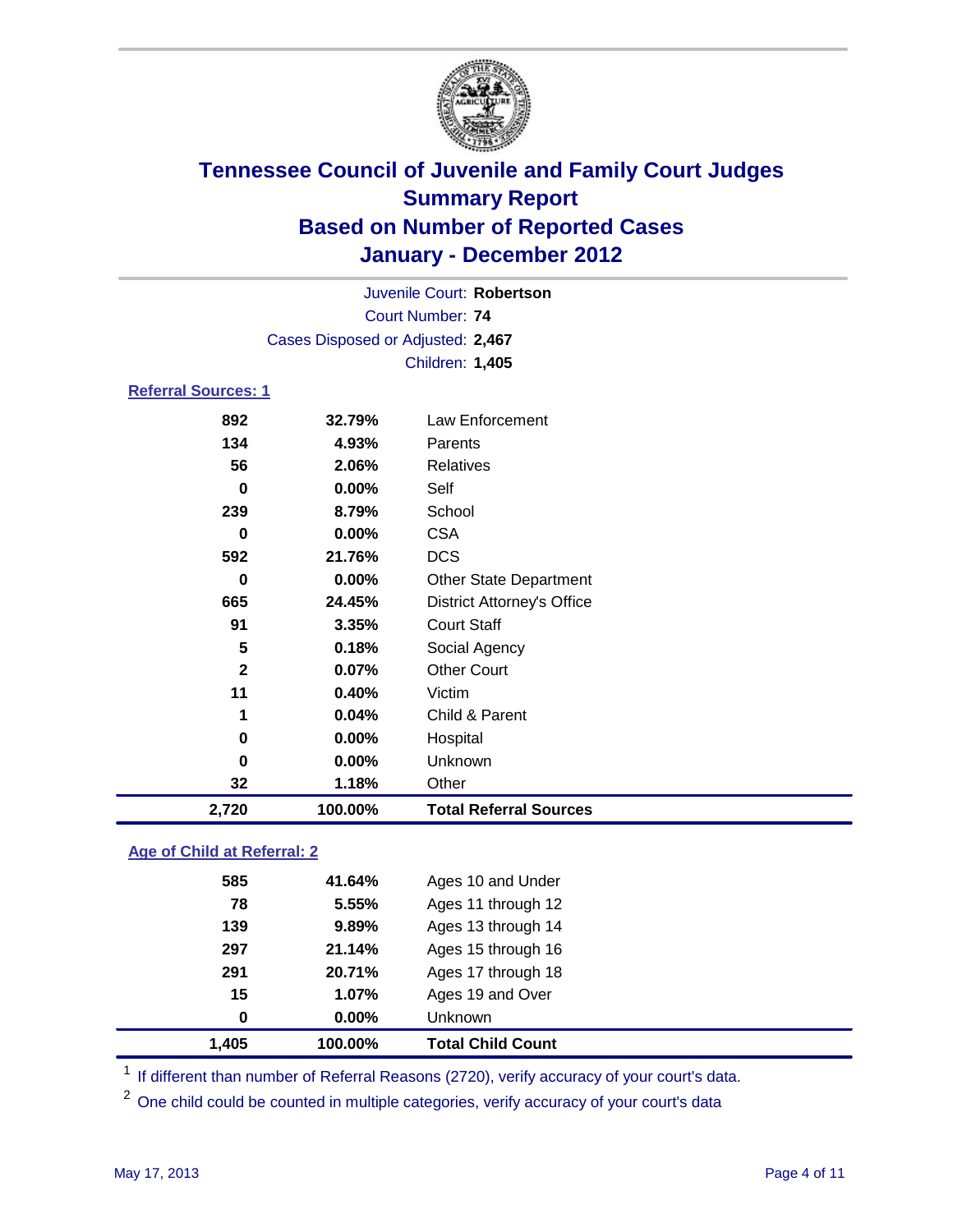

| Juvenile Court: Robertson               |                                   |                          |  |  |
|-----------------------------------------|-----------------------------------|--------------------------|--|--|
|                                         | Court Number: 74                  |                          |  |  |
|                                         | Cases Disposed or Adjusted: 2,467 |                          |  |  |
|                                         |                                   | Children: 1,405          |  |  |
| Sex of Child: 1                         |                                   |                          |  |  |
| 957                                     | 68.11%                            | Male                     |  |  |
| 442                                     | 31.46%                            | Female                   |  |  |
| 6                                       | 0.43%                             | Unknown                  |  |  |
| 1,405                                   | 100.00%                           | <b>Total Child Count</b> |  |  |
| Race of Child: 1                        |                                   |                          |  |  |
| 789                                     | 56.16%                            | White                    |  |  |
| 267                                     | 19.00%                            | African American         |  |  |
| $\mathbf 0$                             | 0.00%                             | Native American          |  |  |
| 5                                       | 0.36%                             | Asian                    |  |  |
| 5                                       | 0.36%                             | Mixed                    |  |  |
| 339                                     | 24.13%                            | Unknown                  |  |  |
| 1,405                                   | 100.00%                           | <b>Total Child Count</b> |  |  |
| <b>Hispanic Origin: 1</b>               |                                   |                          |  |  |
| 55                                      | 3.91%                             | Yes                      |  |  |
| 983                                     | 69.96%                            | <b>No</b>                |  |  |
| 367                                     | 26.12%                            | Unknown                  |  |  |
| 1,405                                   | 100.00%                           | <b>Total Child Count</b> |  |  |
| <b>School Enrollment of Children: 1</b> |                                   |                          |  |  |
| 587                                     | 41.78%                            | Yes                      |  |  |
| 89                                      | 6.33%                             | <b>No</b>                |  |  |
| 729                                     | 51.89%                            | Unknown                  |  |  |
| 1,405                                   | 100.00%                           | <b>Total Child Count</b> |  |  |

<sup>1</sup> One child could be counted in multiple categories, verify accuracy of your court's data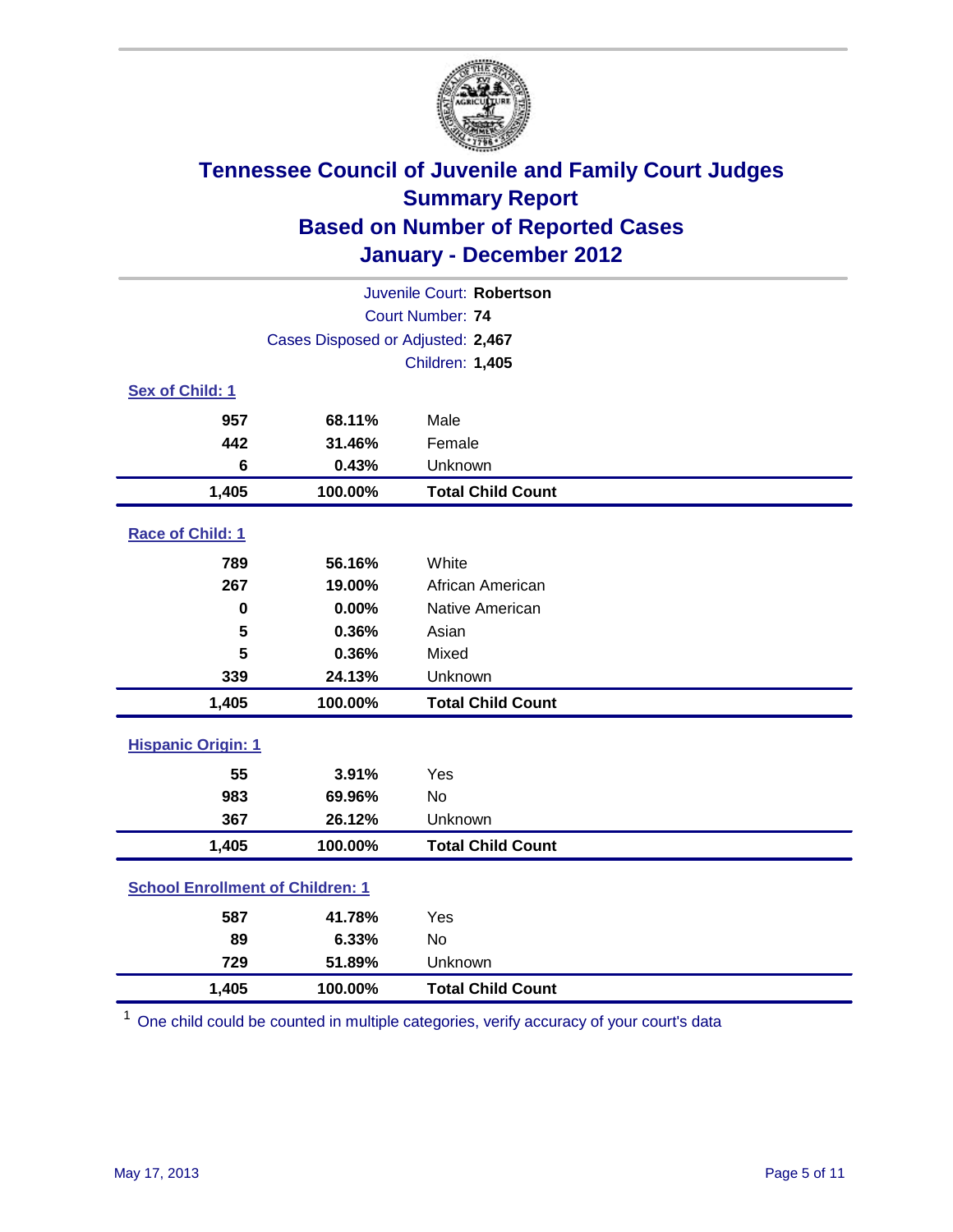

Court Number: **74** Juvenile Court: **Robertson** Cases Disposed or Adjusted: **2,467** Children: **1,405**

### **Living Arrangement of Child at Time of Referral: 1**

| 1,405 | 100.00%  | <b>Total Child Count</b>     |
|-------|----------|------------------------------|
| 32    | 2.28%    | Other                        |
| 575   | 40.93%   | Unknown                      |
| 1     | 0.07%    | Independent                  |
| 0     | $0.00\%$ | In an Institution            |
| 0     | $0.00\%$ | In a Residential Center      |
| 1     | 0.07%    | In a Group Home              |
| 12    | 0.85%    | With Foster Family           |
| 0     | $0.00\%$ | <b>With Adoptive Parents</b> |
| 110   | 7.83%    | <b>With Relatives</b>        |
| 73    | 5.20%    | With Father                  |
| 319   | 22.70%   | With Mother                  |
| 9     | 0.64%    | With Mother and Stepfather   |
| 7     | 0.50%    | With Father and Stepmother   |
| 266   | 18.93%   | With Both Biological Parents |
|       |          |                              |

#### **Type of Detention: 2**

| 2,467 | 100.00%  | <b>Total Detention Count</b> |  |
|-------|----------|------------------------------|--|
| 3     | 0.12%    | Other                        |  |
| 2,462 | 99.80%   | Does Not Apply               |  |
| 1     | 0.04%    | <b>Unknown</b>               |  |
| 0     | 0.00%    | <b>Psychiatric Hospital</b>  |  |
| 0     | 0.00%    | Jail - No Separation         |  |
| 0     | $0.00\%$ | Jail - Partial Separation    |  |
| 0     | $0.00\%$ | Jail - Complete Separation   |  |
| 1     | 0.04%    | Juvenile Detention Facility  |  |
| 0     | $0.00\%$ | Non-Secure Placement         |  |
|       |          |                              |  |

<sup>1</sup> One child could be counted in multiple categories, verify accuracy of your court's data

<sup>2</sup> If different than number of Cases (2467) verify accuracy of your court's data.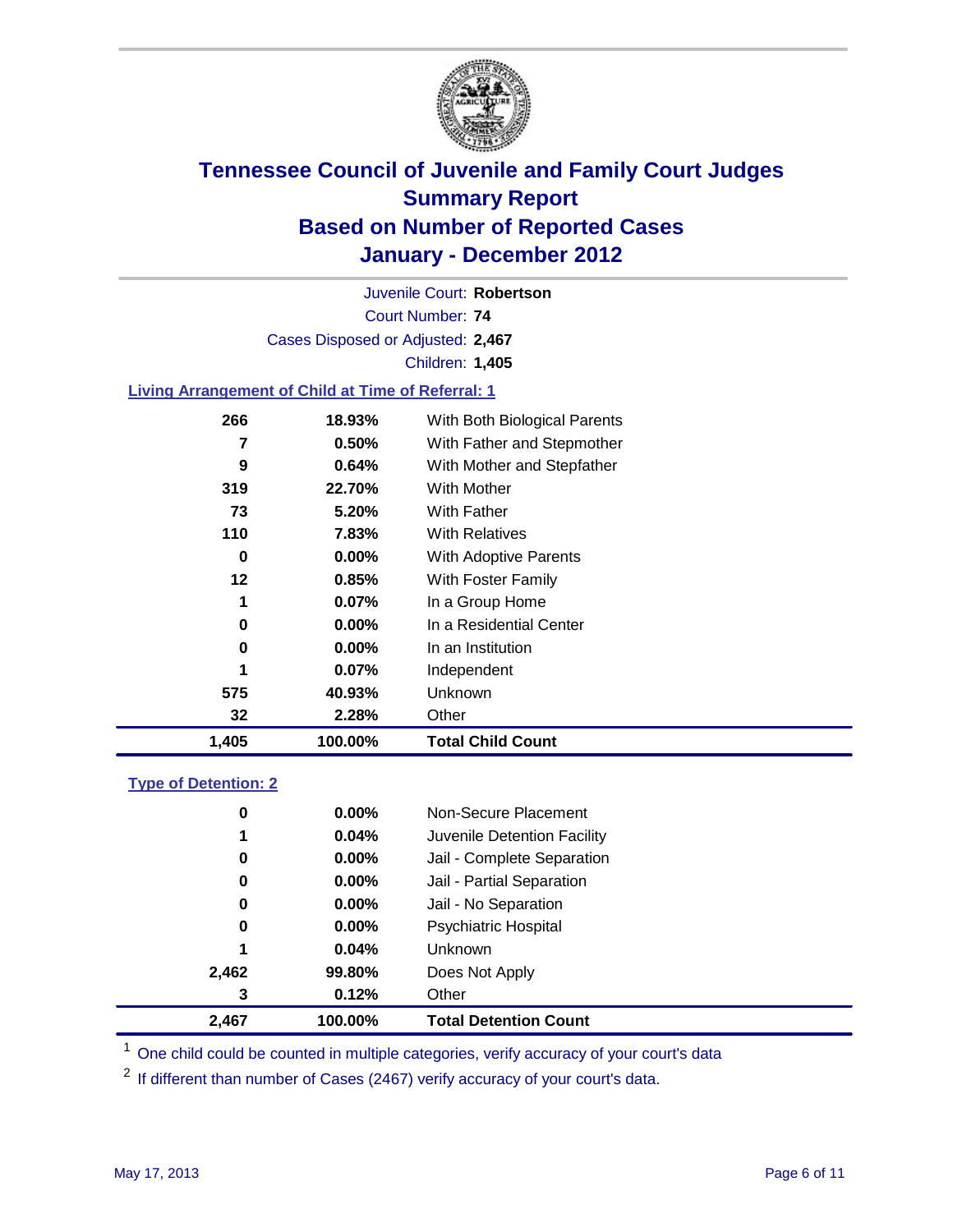

|                                                    | Juvenile Court: Robertson         |                                      |  |  |  |
|----------------------------------------------------|-----------------------------------|--------------------------------------|--|--|--|
|                                                    | Court Number: 74                  |                                      |  |  |  |
|                                                    | Cases Disposed or Adjusted: 2,467 |                                      |  |  |  |
|                                                    |                                   | Children: 1,405                      |  |  |  |
| <b>Placement After Secure Detention Hearing: 1</b> |                                   |                                      |  |  |  |
| 0                                                  | 0.00%                             | Returned to Prior Living Arrangement |  |  |  |
| $\bf{0}$                                           | 0.00%                             | Juvenile Detention Facility          |  |  |  |
| 0                                                  | 0.00%                             | Jail                                 |  |  |  |
| 0                                                  | 0.00%                             | Shelter / Group Home                 |  |  |  |
| $\bf{0}$                                           | 0.00%                             | <b>Foster Family Home</b>            |  |  |  |
| 0                                                  | 0.00%                             | Psychiatric Hospital                 |  |  |  |
| 13                                                 | 0.53%                             | Unknown                              |  |  |  |
| 2,449                                              | 99.27%                            | Does Not Apply                       |  |  |  |
| 5                                                  | 0.20%                             | Other                                |  |  |  |
| 2,467                                              | 100.00%                           | <b>Total Placement Count</b>         |  |  |  |
| <b>Intake Actions: 2</b>                           |                                   |                                      |  |  |  |
|                                                    |                                   |                                      |  |  |  |
| 1,373                                              | 50.48%                            | <b>Petition Filed</b>                |  |  |  |
| 381                                                | 14.01%                            | <b>Motion Filed</b>                  |  |  |  |
| 912                                                | 33.53%                            | <b>Citation Processed</b>            |  |  |  |
| $\bf{0}$                                           | 0.00%                             | Notification of Paternity Processed  |  |  |  |
| 19                                                 | 0.70%                             | Scheduling of Judicial Review        |  |  |  |
| 10                                                 | 0.37%                             | Scheduling of Administrative Review  |  |  |  |
| 0                                                  | 0.00%                             | Scheduling of Foster Care Review     |  |  |  |
| $\bf{0}$                                           | 0.00%                             | Unknown                              |  |  |  |
| $\bf{0}$                                           | 0.00%                             | Does Not Apply                       |  |  |  |
| 25                                                 | 0.92%                             | Other                                |  |  |  |
| 2,720                                              | 100.00%                           | <b>Total Intake Count</b>            |  |  |  |

<sup>1</sup> If different than number of Cases (2467) verify accuracy of your court's data.

<sup>2</sup> If different than number of Referral Reasons (2720), verify accuracy of your court's data.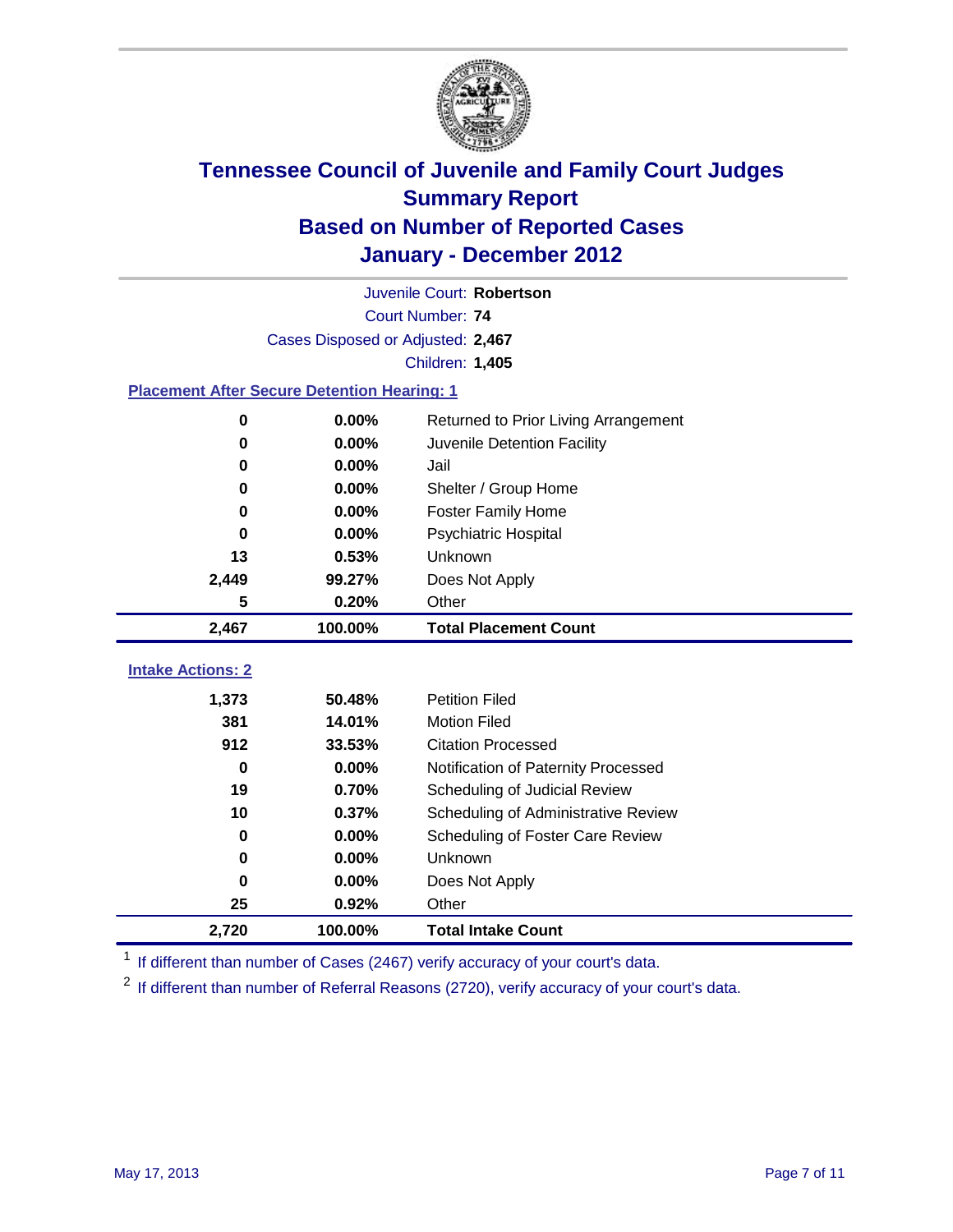

Court Number: **74** Juvenile Court: **Robertson** Cases Disposed or Adjusted: **2,467** Children: **1,405**

#### **Last Grade Completed by Child: 1**

| 66                                      | 4.70%   | Too Young for School         |  |
|-----------------------------------------|---------|------------------------------|--|
| 1                                       | 0.07%   | Preschool                    |  |
| 12                                      | 0.85%   | Kindergarten                 |  |
| 14                                      | 1.00%   | 1st Grade                    |  |
| 13                                      | 0.93%   | 2nd Grade                    |  |
| 5                                       | 0.36%   | 3rd Grade                    |  |
| 11                                      | 0.78%   | 4th Grade                    |  |
| 15                                      | 1.07%   | 5th Grade                    |  |
| 31                                      | 2.21%   | 6th Grade                    |  |
| 27                                      | 1.92%   | 7th Grade                    |  |
| 84                                      | 5.98%   | 8th Grade                    |  |
| 119                                     | 8.47%   | 9th Grade                    |  |
| 126                                     | 8.97%   | 10th Grade                   |  |
| 83                                      | 5.91%   | 11th Grade                   |  |
| 5                                       | 0.36%   | 12th Grade                   |  |
| 0                                       | 0.00%   | Non-Graded Special Ed        |  |
| 1                                       | 0.07%   | <b>GED</b>                   |  |
| 1                                       | 0.07%   | Graduated                    |  |
| 8                                       | 0.57%   | <b>Never Attended School</b> |  |
| 777                                     | 55.30%  | Unknown                      |  |
| 6                                       | 0.43%   | Other                        |  |
| 1,405                                   | 100.00% | <b>Total Child Count</b>     |  |
| <b>Enrolled in Special Education: 1</b> |         |                              |  |

| 1,405 | 100.00% | <b>Total Child Count</b> |  |  |
|-------|---------|--------------------------|--|--|
| 1.296 | 92.24%  | <b>Unknown</b>           |  |  |
| 102   | 7.26%   | No                       |  |  |
|       | 0.50%   | Yes                      |  |  |
|       |         |                          |  |  |

One child could be counted in multiple categories, verify accuracy of your court's data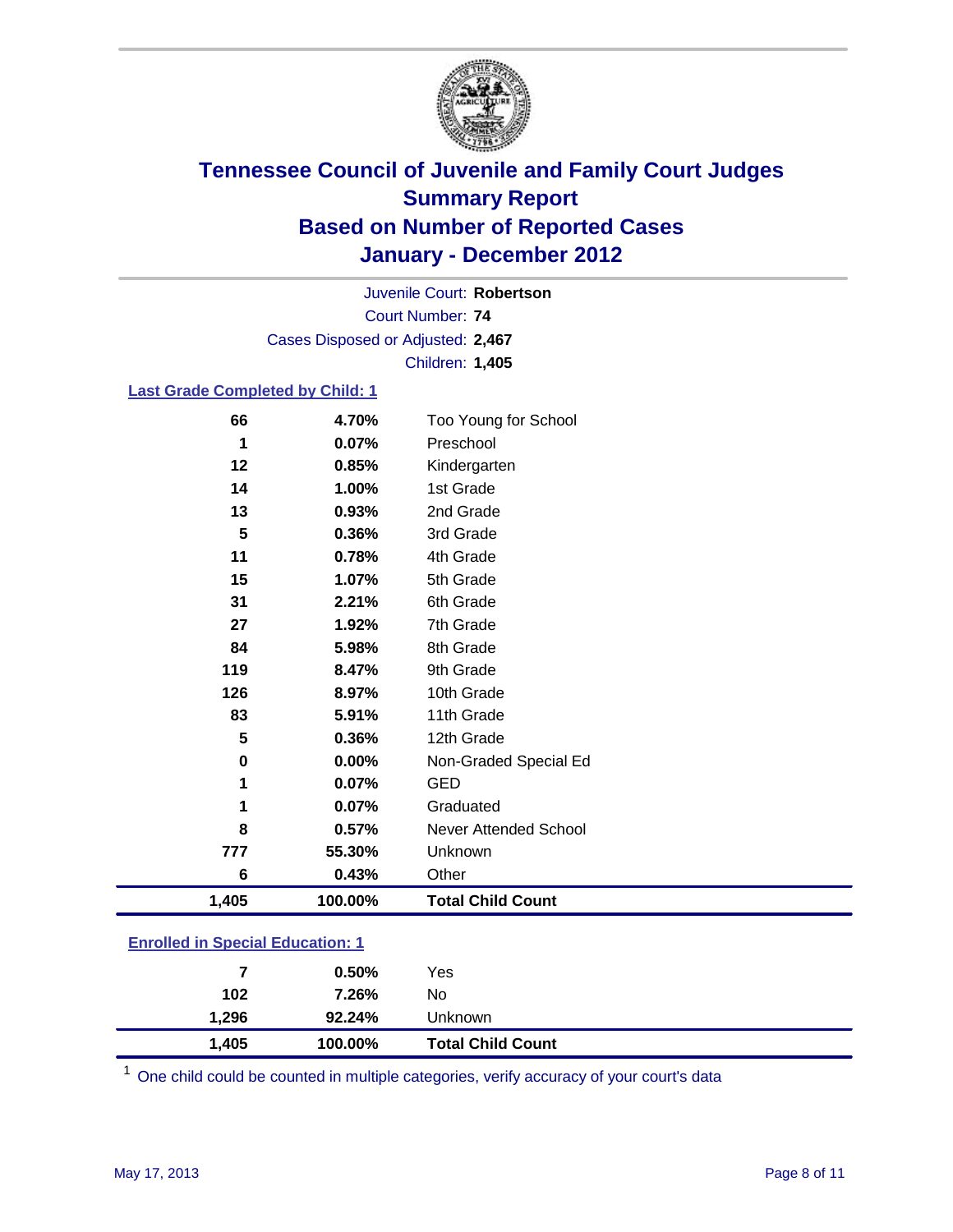

|                              | Juvenile Court: Robertson         |                           |  |  |  |
|------------------------------|-----------------------------------|---------------------------|--|--|--|
|                              | Court Number: 74                  |                           |  |  |  |
|                              | Cases Disposed or Adjusted: 2,467 |                           |  |  |  |
|                              |                                   | Children: 1,405           |  |  |  |
| <b>Action Executed By: 1</b> |                                   |                           |  |  |  |
| 48                           | 1.76%                             | Judge                     |  |  |  |
| 2,233                        | 82.10%                            | Magistrate                |  |  |  |
| 325                          | 11.95%                            | <b>YSO</b>                |  |  |  |
| 114                          | 4.19%                             | Other                     |  |  |  |
| 0                            | $0.00\%$                          | Unknown                   |  |  |  |
| 2,720                        | 100.00%                           | <b>Total Action Count</b> |  |  |  |

### **Formal / Informal Actions: 1**

| 196   | 7.21%    | Dismissed                                        |
|-------|----------|--------------------------------------------------|
| 119   | 4.38%    | Retired / Nolle Prosequi                         |
| 106   | $3.90\%$ | <b>Complaint Substantiated Delinquent</b>        |
| 51    | 1.88%    | <b>Complaint Substantiated Status Offender</b>   |
| 27    | 0.99%    | <b>Complaint Substantiated Dependent/Neglect</b> |
| 0     | $0.00\%$ | <b>Complaint Substantiated Abused</b>            |
| 0     | $0.00\%$ | <b>Complaint Substantiated Mentally III</b>      |
| 364   | 13.38%   | Informal Adjustment                              |
| 73    | 2.68%    | <b>Pretrial Diversion</b>                        |
| 1     | 0.04%    | <b>Transfer to Adult Court Hearing</b>           |
| 0     | $0.00\%$ | Charges Cleared by Transfer to Adult Court       |
| 297   | 10.92%   | Special Proceeding                               |
| 732   | 26.91%   | <b>Review Concluded</b>                          |
| 746   | 27.43%   | Case Held Open                                   |
| 8     | 0.29%    | Other                                            |
| 0     | $0.00\%$ | <b>Unknown</b>                                   |
| 2,720 | 100.00%  | <b>Total Action Count</b>                        |

<sup>1</sup> If different than number of Referral Reasons (2720), verify accuracy of your court's data.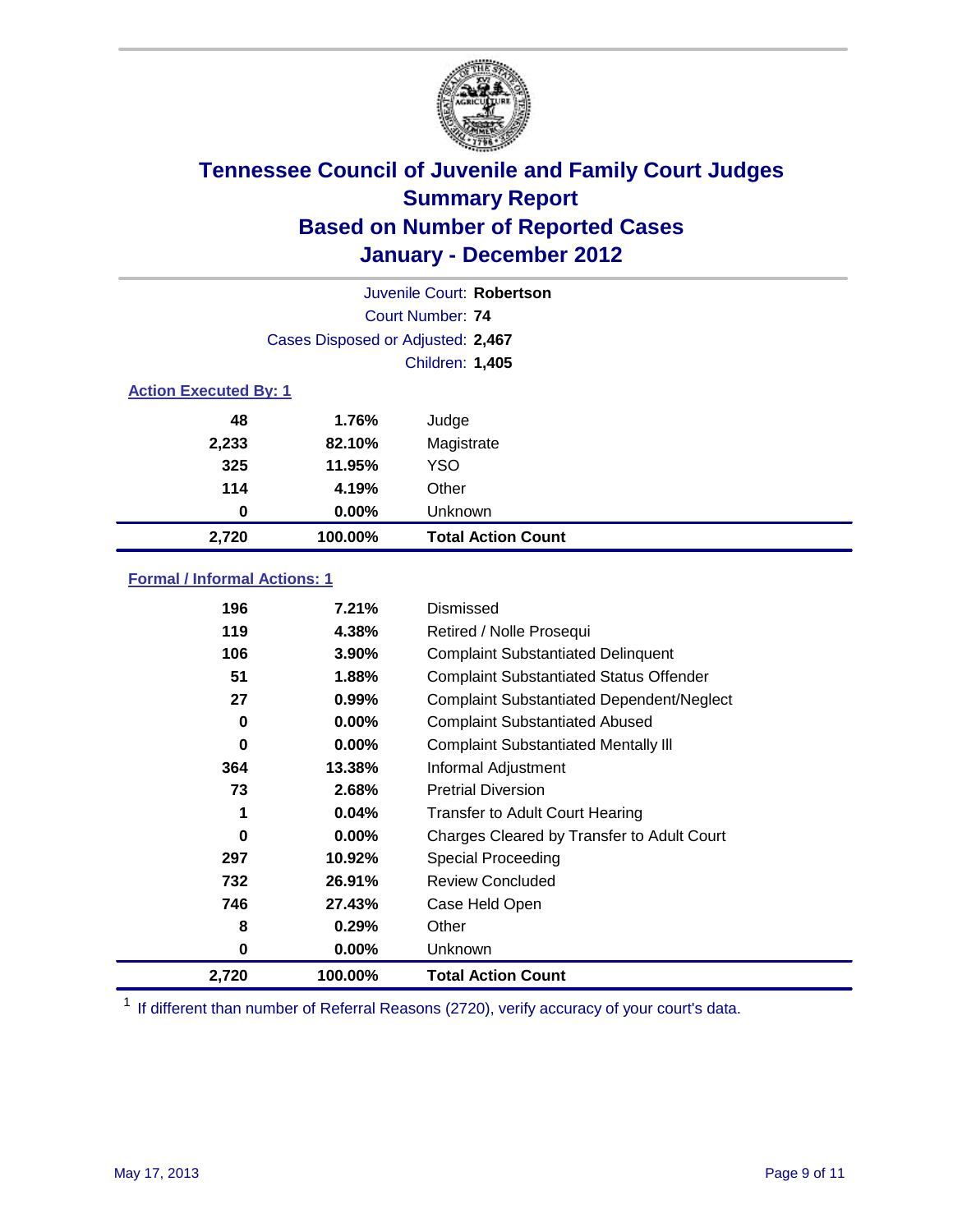

|                       |                                   | Juvenile Court: Robertson                             |
|-----------------------|-----------------------------------|-------------------------------------------------------|
|                       |                                   | <b>Court Number: 74</b>                               |
|                       | Cases Disposed or Adjusted: 2,467 |                                                       |
|                       |                                   | Children: 1,405                                       |
| <b>Case Outcomes:</b> |                                   | There can be multiple outcomes for one child or case. |
| 230                   | 5.14%                             | <b>Case Dismissed</b>                                 |
| 151                   | 3.38%                             | Case Retired or Nolle Prosequi                        |
| 440                   | 9.83%                             | Warned / Counseled                                    |
| 701                   | 15.67%                            | <b>Held Open For Review</b>                           |
| 172                   | 3.84%                             | Supervision / Probation to Juvenile Court             |
| 0                     | 0.00%                             | <b>Probation to Parents</b>                           |
| 0                     | 0.00%                             | Referral to Another Entity for Supervision / Service  |
| 0                     | 0.00%                             | Referred for Mental Health Counseling                 |
| 0                     | 0.00%                             | Referred for Alcohol and Drug Counseling              |
| 0                     | 0.00%                             | <b>Referred to Alternative School</b>                 |
| 0                     | 0.00%                             | Referred to Private Child Agency                      |
| 0                     | 0.00%                             | Referred to Defensive Driving School                  |
| 0                     | 0.00%                             | Referred to Alcohol Safety School                     |
| 165                   | 3.69%                             | Referred to Juvenile Court Education-Based Program    |
| 6                     | 0.13%                             | Driver's License Held Informally                      |
| 0                     | 0.00%                             | <b>Voluntary Placement with DMHMR</b>                 |
| 0                     | 0.00%                             | <b>Private Mental Health Placement</b>                |
| 0                     | 0.00%                             | <b>Private MR Placement</b>                           |
| 0                     | 0.00%                             | Placement with City/County Agency/Facility            |
| 0                     | 0.00%                             | Placement with Relative / Other Individual            |
| 183                   | 4.09%                             | Fine                                                  |
| 113                   | 2.53%                             | <b>Public Service</b>                                 |
| 28                    | 0.63%                             | Restitution                                           |
| 0                     | 0.00%                             | <b>Runaway Returned</b>                               |
| 11                    | 0.25%                             | No Contact Order                                      |
| 0                     | 0.00%                             | Injunction Other than No Contact Order                |
| 0                     | 0.00%                             | <b>House Arrest</b>                                   |
| 0                     | 0.00%                             | <b>Court Defined Curfew</b>                           |
| 0                     | 0.00%                             | Dismissed from Informal Adjustment                    |
| 0                     | 0.00%                             | <b>Dismissed from Pretrial Diversion</b>              |
| 84                    | 1.88%                             | <b>Released from Probation</b>                        |
| 1                     | 0.02%                             | <b>Transferred to Adult Court</b>                     |
| 0                     | $0.00\%$                          | <b>DMHMR Involuntary Commitment</b>                   |